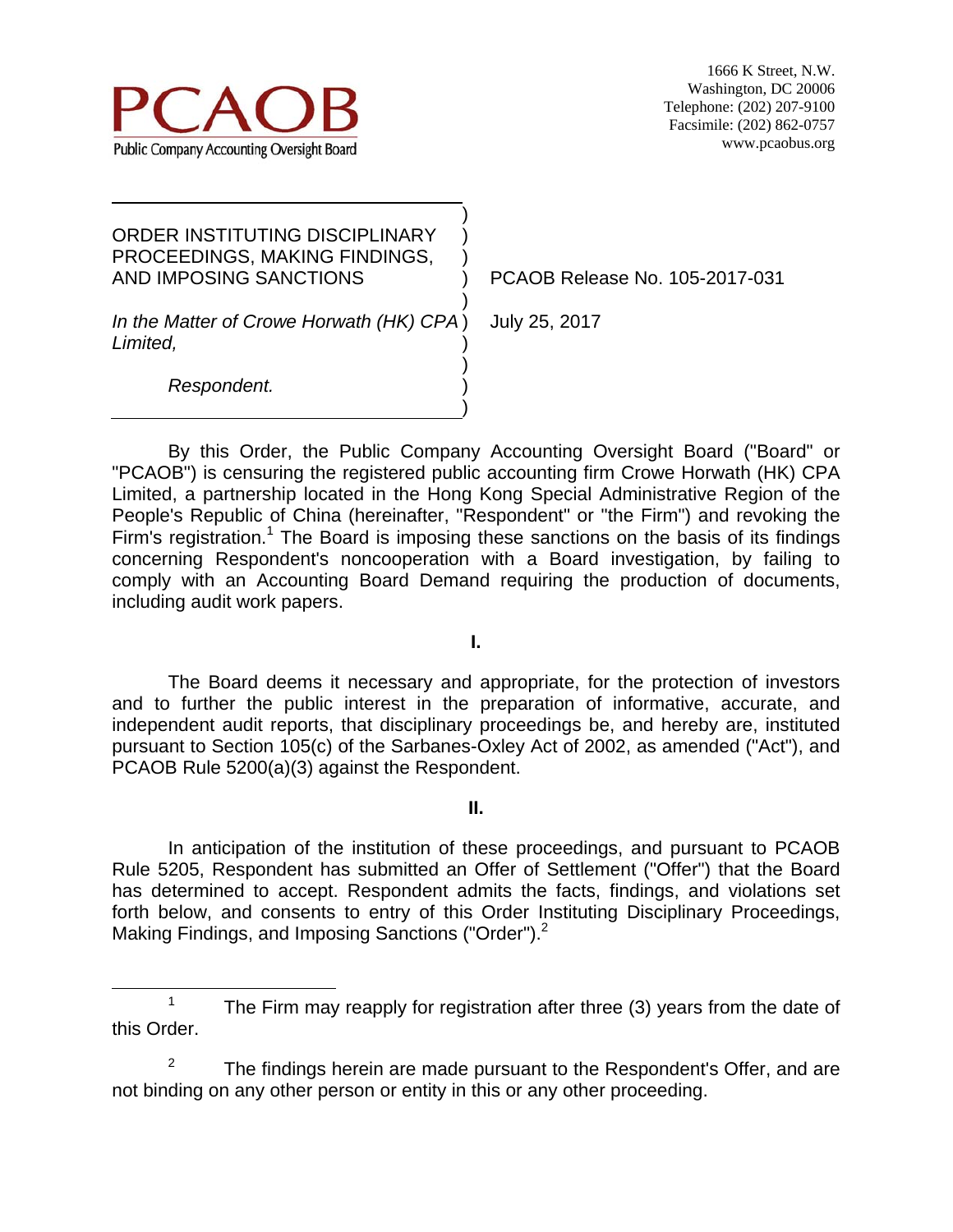

**III.** 

On the basis of Respondent's Offer in this matter, the Board finds $3$  that:

# **A. Respondent**

1. Respondent is, and at all relevant times was, a partnership headquartered in the Hong Kong Special Administrative Region of the People's Republic of China, and is a member of the Crowe Horwath International network. The Firm is a member of the Hong Kong Institute of Certified Public Accountants ("HKICPA") (License No. M338). The Firm has been registered with the Board pursuant to Section 102 of the Act and PCAOB rules since April 2010.

2. From its registration with the Board through 2016, Respondent issued 50 audit reports for 22 different issuers (publicly traded companies that are required to file audited financial statements with the U.S. Securities and Exchange Commission (the "Commission")). All but two of those issuers reported having operations in Mainland China. Because of the position taken by authorities in Mainland China with respect to audit documentation concerning such operations, the Board has not had access to the information that is necessary to be able to inspect Respondent's issuer audit work as required by the Act and PCAOB Rules. $4$ 

3. On October 3, 2016, Respondent filed a Form 1-WD requesting leave to withdraw from registration with the Board. Subsequently, the Board determined that permitting Respondent's withdrawal during the pendency of an investigation would be inconsistent with the Board's responsibilities under the Act, and accordingly, pursuant to PCAOB Rule 2107(d), delayed a decision on Respondent's withdrawal request pending the investigation by the Board's Division of Enforcement and Investigations (the "Division").

 $3$  The sanctions that the Board is imposing on Respondent in this Order are imposed pursuant to Section 105(b)(3) of the Act, 15 U.S.C. § 7215(b)(3), and PCAOB Rule 5300(b).

<sup>4</sup> In the absence of that obstacle to access, the Board, in the normal course, would have inspected Respondent (including a selection of its audits and a review of its system of quality control) at least twice in the period from 2011 to 2016. Since October 2010, the Board has considered this obstacle to access when evaluating new registration applications from firms in Hong Kong (among other jurisdictions) and has not approved any new applications from Hong Kong firms in that time.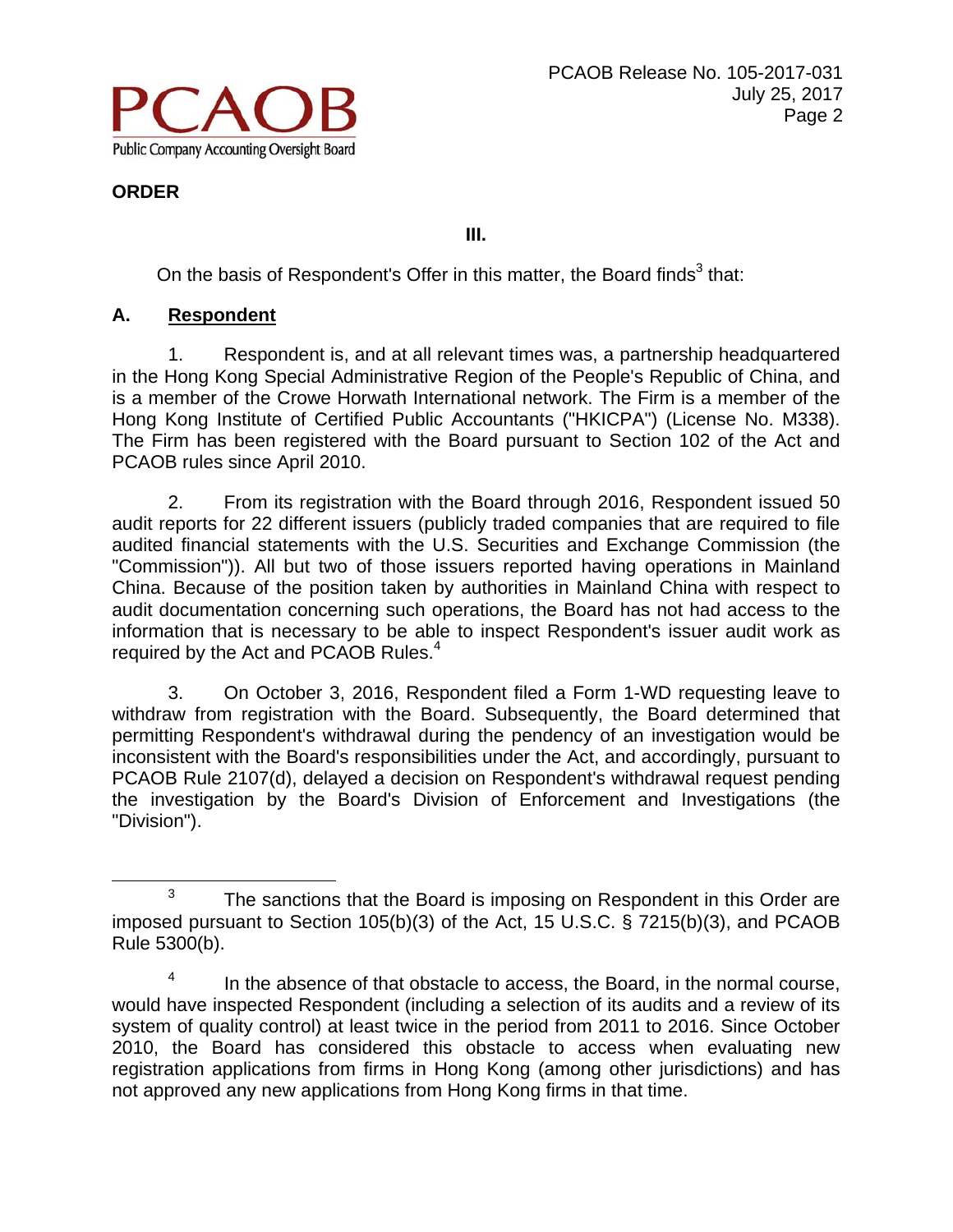

# **B. Respondent Failed to Cooperate with a PCAOB Investigation**

4. Pursuant to Section 105(b) of the Act and PCAOB Rules, the Board conducts investigations into acts or practices of registered public accounting firms and their associated persons that may violate any provision of the Act, the Rules of the Board, the provisions of securities laws relating to the preparation and issuance of audit reports and the obligations and liabilities of accountants with respect thereto, including the rules of the Commission issued under the Act, or professional standards. Section 105(b)(3)(A) of the Act authorizes the Board to sanction a registered public accounting firm for refusing to produce documents in connection with a Board investigation. Board rules include procedures for implementing that authority.<sup>5</sup> Noncooperation with a Board investigation includes failing to comply with an Accounting Board Demand ("ABD").<sup>6</sup>

5. As described below, Respondent failed to cooperate with the Board's investigation in this matter by failing to comply with an ABD, issued to Respondent pursuant to PCAOB Rule 5103, requiring the Firm to produce audit work papers and other documents.

### **Background**

6. Respondent audited the financial statements of a People's Republic of China ("PRC")-based issuer ("Issuer A"). At all relevant times, Issuer A was an issuer.

7. On March 1, 2016, the Board issued an Order of Formal Investigation regarding Respondent's audits and reviews of the financial statements of Issuer A. The investigation arose from the Division's review of Issuer A's filings with the Commission.

#### Respondent's Failure to Produce Documents

8. Pursuant to the Board's Order of Formal Investigation, on March 10, 2016, the Division issued an ABD requiring Respondent to produce to the Division audit work papers and other documents related to the Firm's audits of Issuer A.

9. Respondent, through counsel, informed the Division in late April 2016 that the Firm would not comply with the ABD requesting audit work papers and other documents relating specifically to the Firm's audits of Issuer A.

 $\frac{1}{5}$  $5 \qquad \underline{\text{See}}$  PCAOB Rules 5110 and 5200(a)(3).

<sup>6</sup> See PCAOB Rule 5110(a)(1).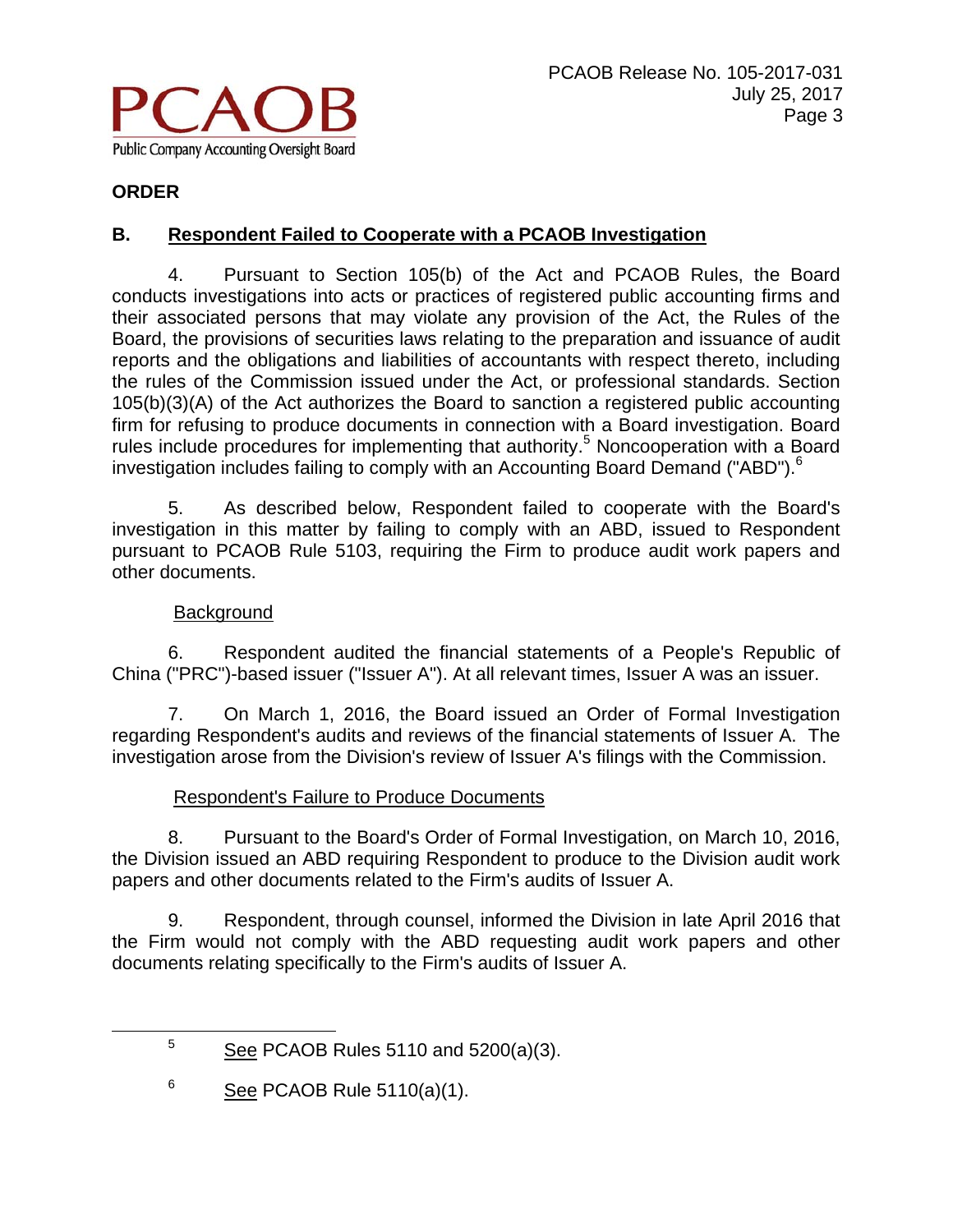

10. Respondent maintains that it sought guidance from the PRC Ministry of Finance ("MOF") about how it may respond to the Division's ABD. According to Respondent, consistent with advice provided by Respondent's PRC-based counsel, the MOF, in effect, directed it not to produce audit work papers maintained within the PRC in the absence of a request by the Division for assistance under a memorandum of understanding between the Board, the China Securities Regulatory Commission ("CSRC") and the MOF (collectively the "parties"), which Respondent believed to be the May 2013 Memorandum of Understanding on Enforcement Cooperation between the parties ("2013 MOU"). The Division informed Respondent, through counsel, that, notwithstanding the MOF's communications, any alleged obstacles created by foreign law were not a valid basis for Respondent's refusal to produce the information called for by the ABD. The Division explained that non-U.S. legal obstacles do not create an exception to a registered firm's obligations to provide documents and other information to the Board, and are not a defense to Board disciplinary action for noncooperation.

11. Respondent's reliance on the 2013 MOU is not a valid justification for refusing to provide documents in a Board investigation. The 2013 MOU "sets forth the [parties'] intent with regard to mutual assistance and the exchange of information for the purpose of enforcing and securing compliance with the respective Laws and Regulations of [the parties'] jurisdictions.... $\mathbb{I}^7$  At the same time, the 2013 MOU states that it is "not intended to create legally binding obligations or ... supersede domestic laws" of the parties.<sup>8</sup> By its unequivocal terms, the 2013 MOU affords Respondent no legal rights. Rather, the 2013 MOU is strictly a non-binding agreement between the signing parties.

12. The Division's personnel informed Respondent that its asserted grounds for refusing to provide documents were not valid, including through a letter from the Division pursuant to PCAOB Rule 5109(d), notifying Respondent of the Division's intention to recommend a disciplinary proceeding in the event of a continued refusal to provide documents. Respondent continued to assert that it was unable to provide audit work papers and other documents for the reasons stated above. Respondent's failure to provide the required documents impeded the Board's ability to determine if Respondent's audits were performed in accordance with PCAOB rules and standards, and whether violations occurred that justified sanctions.

8 Id.

 $\overline{7}$ <sup>7</sup> See MOU at 1.